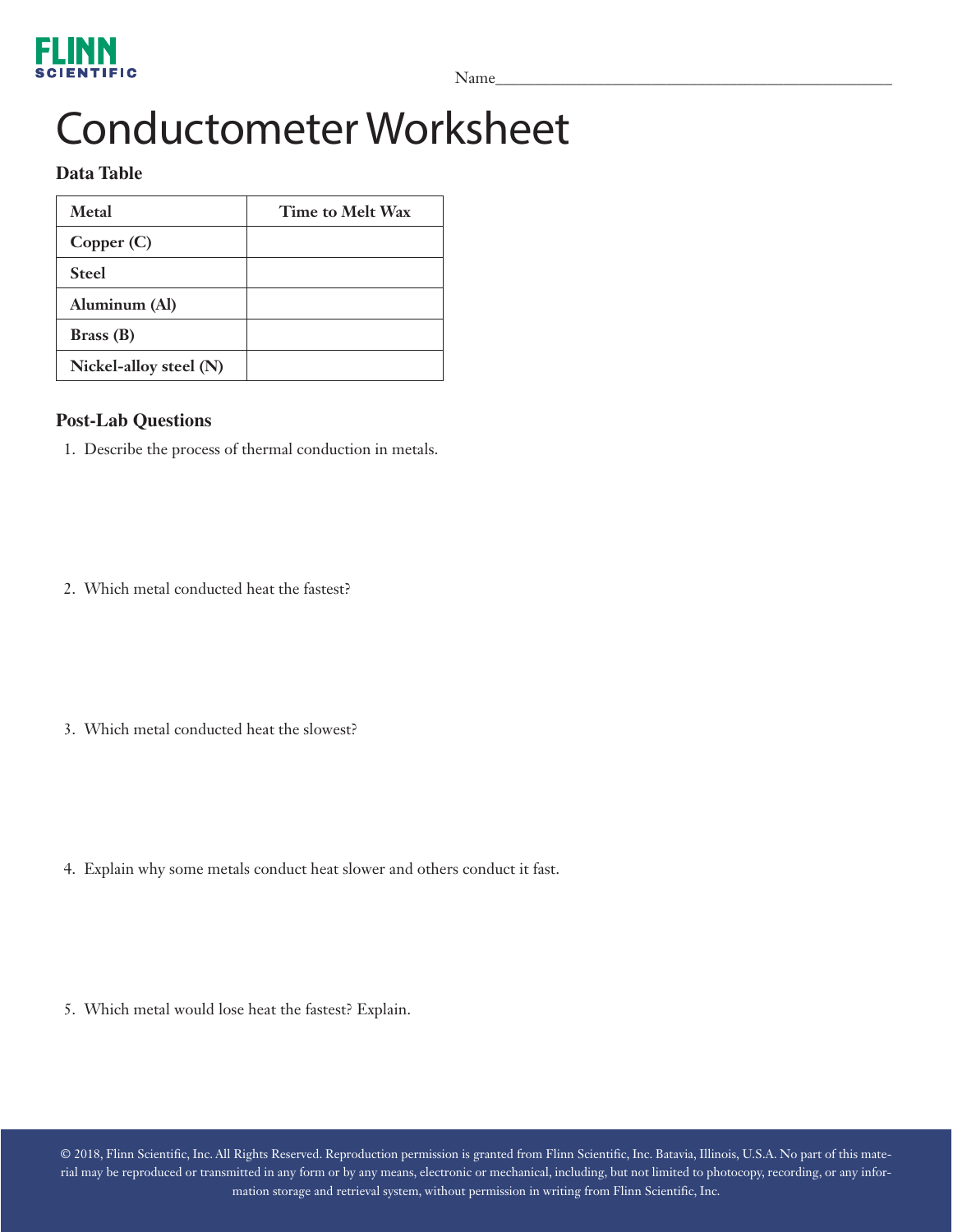# Specific Heat Worksheet

### **Data Table**

|                                                       | Trial 1 | Trial 2 |
|-------------------------------------------------------|---------|---------|
| Mass of Metal                                         |         |         |
| Mass of Calorimeter Cup and Lid                       |         |         |
| Mass of Calorimeter Cup, Lid and Water                |         |         |
| Initial Temperature of Water in Calorimeter Cup       |         |         |
| Initial Temperature of Boiling Water and Metal Sample |         |         |
| Maximum Temperature of Water in Calorimeter Cup       |         |         |

### **Post-Lab Questions**

- 1. Define specific heat.
- 2. Calculate the heat gained by the water using the mass of the water, the temperature change of the water in °C, and the specific heat of the water. (*Hint:* Use Equation 1.)
- 3. Determine the identity of the unknown metal by calculating its specific heat using Equation 3. (*Note:* Remember that the heat gained by the water equals the heat lost by the sample.) Compare the value to a list of published values given in Table 2.

| <b>Metals</b> | <b>Specific Heat</b>           |                          |  |  |  |  |  |
|---------------|--------------------------------|--------------------------|--|--|--|--|--|
|               | $(in \text{ cal/gz}^{\circ}C)$ | (in J/gz <sup>o</sup> C) |  |  |  |  |  |
| Aluminum      | 0.215                          | 0.899                    |  |  |  |  |  |
| Copper        | 0.092                          | 0.385                    |  |  |  |  |  |
| Steel         | 0.110                          | 0.460                    |  |  |  |  |  |
| Tin           | 0.053                          | 0.222                    |  |  |  |  |  |
| Zinc          | 0.092                          | 0.385                    |  |  |  |  |  |

#### **Table 2.**

- 4. Describe any sources of error that may have affected the results of this experiment.
- 5. When are two objects considered to be in thermal equilibrium?
- 6. Calculate the amount of energy needed to heat up 240 mL (8 oz) of ice-cold water (0 °C) to body temperature (37 °C) after drinking it. 1 mL of water is 1 gram. Compare this value to the energy spent by a 75-kg person walking up five flights of stairs (or 30 meters). (PE = mgh, where m = mass,  $g = 9.81$  m/s<sup>2</sup>, h = height)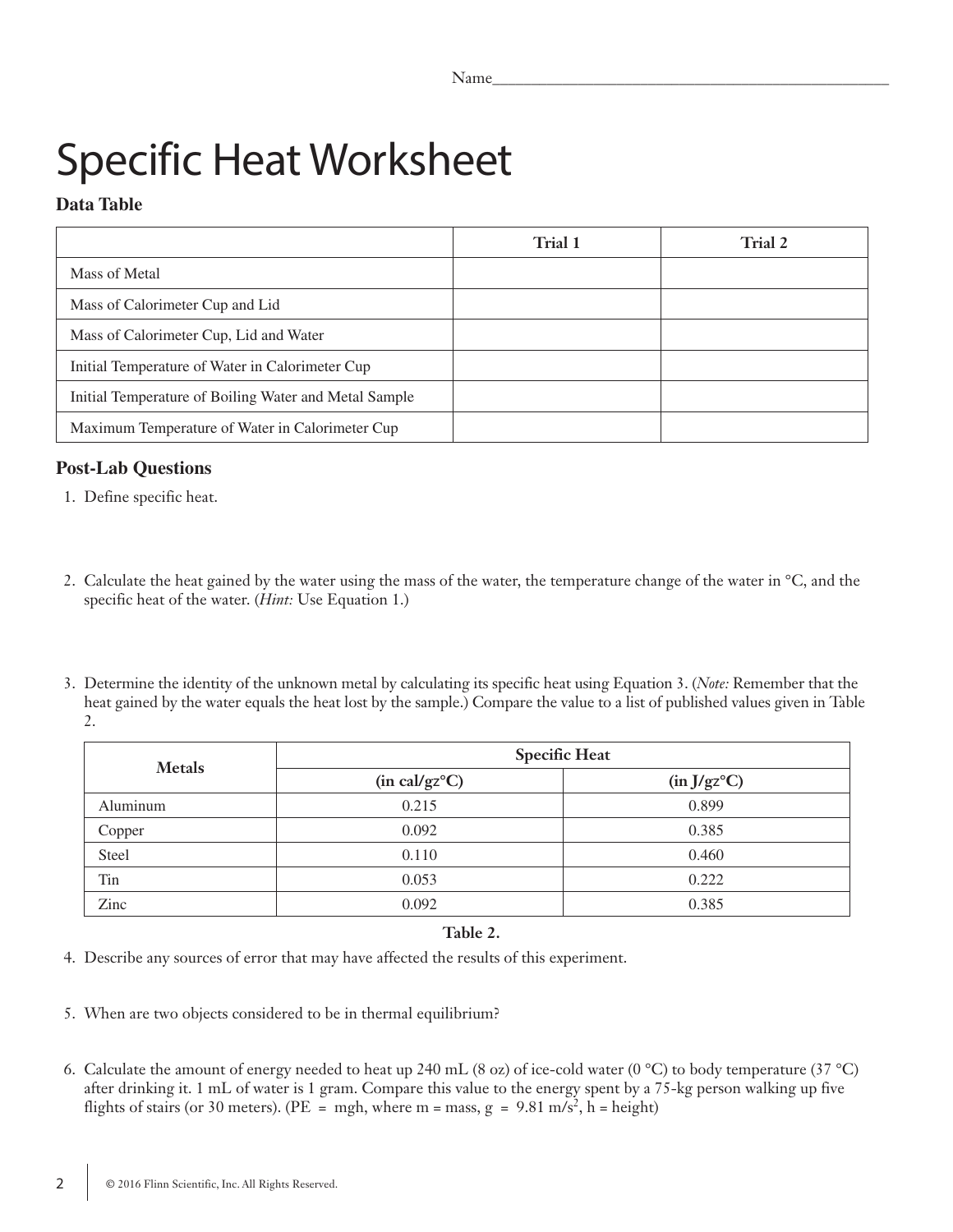| N<br>Jame<br>1 valite |  |
|-----------------------|--|
|                       |  |

# Radiation Can Worksheet

### **Data Table 1**

### **Data Table 2**

|                     | Temperature (°C)  |                  |  |  |  |  |  |  |  |
|---------------------|-------------------|------------------|--|--|--|--|--|--|--|
| Time (min-<br>utes) | <b>Silver Can</b> | <b>Black Can</b> |  |  |  |  |  |  |  |
| 0                   |                   |                  |  |  |  |  |  |  |  |
|                     |                   |                  |  |  |  |  |  |  |  |
| $\overline{2}$      |                   |                  |  |  |  |  |  |  |  |
| 3                   |                   |                  |  |  |  |  |  |  |  |
| $\overline{4}$      |                   |                  |  |  |  |  |  |  |  |
| 5                   |                   |                  |  |  |  |  |  |  |  |
| 6                   |                   |                  |  |  |  |  |  |  |  |
| 7                   |                   |                  |  |  |  |  |  |  |  |
| 8                   |                   |                  |  |  |  |  |  |  |  |
| 9                   |                   |                  |  |  |  |  |  |  |  |
| 10                  |                   |                  |  |  |  |  |  |  |  |

|                     | Temperature (°C)  |                  |  |  |  |  |  |  |  |
|---------------------|-------------------|------------------|--|--|--|--|--|--|--|
| Time (min-<br>utes) | <b>Silver Can</b> | <b>Black Can</b> |  |  |  |  |  |  |  |
| $\Omega$            |                   |                  |  |  |  |  |  |  |  |
| 1                   |                   |                  |  |  |  |  |  |  |  |
| 2                   |                   |                  |  |  |  |  |  |  |  |
| 3                   |                   |                  |  |  |  |  |  |  |  |
| $\overline{4}$      |                   |                  |  |  |  |  |  |  |  |
| 5                   |                   |                  |  |  |  |  |  |  |  |
| 6                   |                   |                  |  |  |  |  |  |  |  |
| 7                   |                   |                  |  |  |  |  |  |  |  |
| 8                   |                   |                  |  |  |  |  |  |  |  |
| 9                   |                   |                  |  |  |  |  |  |  |  |
| 10                  |                   |                  |  |  |  |  |  |  |  |

### **Post-Lab Questions**

- 1. Graph the temperature versus the time for the data in Data Table 1. Use a different coded line (or different color) for each can.
- 2. How did the temperature vary in each can over time? Explain the variation.
- 3. On a sunny winter day what coat—black or white—might be warmer? Why?
- 4. On a sunny summer day what shirt—black or white—might be cooler? Why?
- 5. On a separate graph, graph the temperature versus the time for the data in Data Table 2. Use a different coded line (or different color) for each can.
- 6. How did the temperature vary in each can over time for Experiment 2? Explain the results.
- 7. Do the results of this experiment affect your answers to Questions #3 and #4?
- 8. Would shining a heat lamp on the cans affect the results of Experiment 2? Why?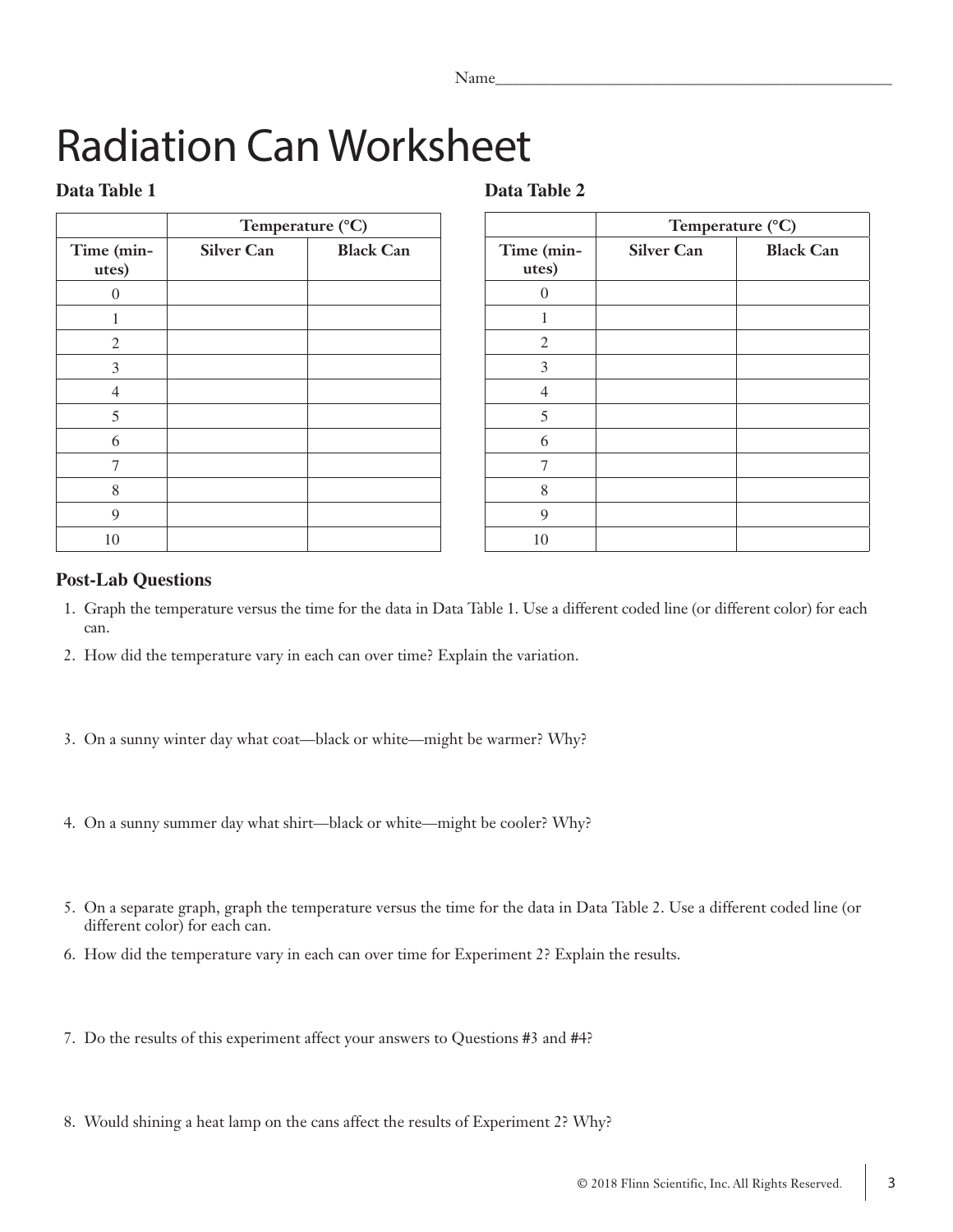### Relative Humidity and Dew Point Worksheet

### **Dew Point and Relative Humidity Data Table**

| Dry-bulb temperature $(^{\circ}F)$           |  |
|----------------------------------------------|--|
| Wet-bulb temperature $(^{\circ}F)$           |  |
| Wet-bulb depression $({}^{\circ}F)$          |  |
| Dry-bulb factor (see Reference Table 1)      |  |
| Wet-bulb depression $\times$ dry-bulb factor |  |
| Dew point temperature $(^{\circ}F)$          |  |
| <b>Relative Humidity</b>                     |  |

### **Dew Point Table**

| Dry-bulb   |        | Dry-bulb   |        | Dry-bulb   |        |
|------------|--------|------------|--------|------------|--------|
| Temp. (°F) | Factor | Temp. (°F) | Factor | Temp. (°F) | Factor |
| 32         | 3.32   | 53         | 2.00   | 74         | 1.73   |
| 33         | 3.01   | 54         | 1.98   | 75         | 1.72   |
| 34         | 2.77   | 55         | 1.96   | 76         | 1.71   |
| 35         | 2.60   | 56         | 1.94   | 77         | 1.70   |
| 36         | 2.50   | 57         | 1.92   | 78         | 1.69   |
| 37         | 2.42   | 58         | 1.90   | 79         | 1.69   |
| 38         | 2.38   | 59         | 1.89   | 80         | 1.68   |
| 39         | 2.32   | 60         | 1.88   | 81         | 1.68   |
| 40         | 2.29   | 61         | 1.87   | 82         | 1.67   |
| 41         | 2.26   | 62         | 1.86   | 83         | 1.67   |
| 42         | 2.23   | 63         | 1.85   | 84         | 1.66   |
| 43         | 2.20   | 64         | 1.83   | 85         | 1.65   |
| 44         | 2.18   | 65         | 1.82   | 86         | 1.65   |
| 45         | 2.16   | 66         | 1.81   | 87         | 1.64   |
| 46         | 2.14   | 67         | 1.80   | 88         | 1.64   |
| 47         | 2.12   | 68         | 1.79   | 89         | 1.63   |
| 48         | 2.10   | 69         | 1.78   | 90         | 1.63   |
| 49         | 2.08   | 70         | 1.77   | 91         | 1.62   |
| 50         | 2.06   | 71         | 1.76   | 92         | 1.62   |
| 51         | 2.04   | 72         | 1.75   | 93         | 1.61   |
| 52         | 2.02   | 73         | 1.74   | 94         | 1.61   |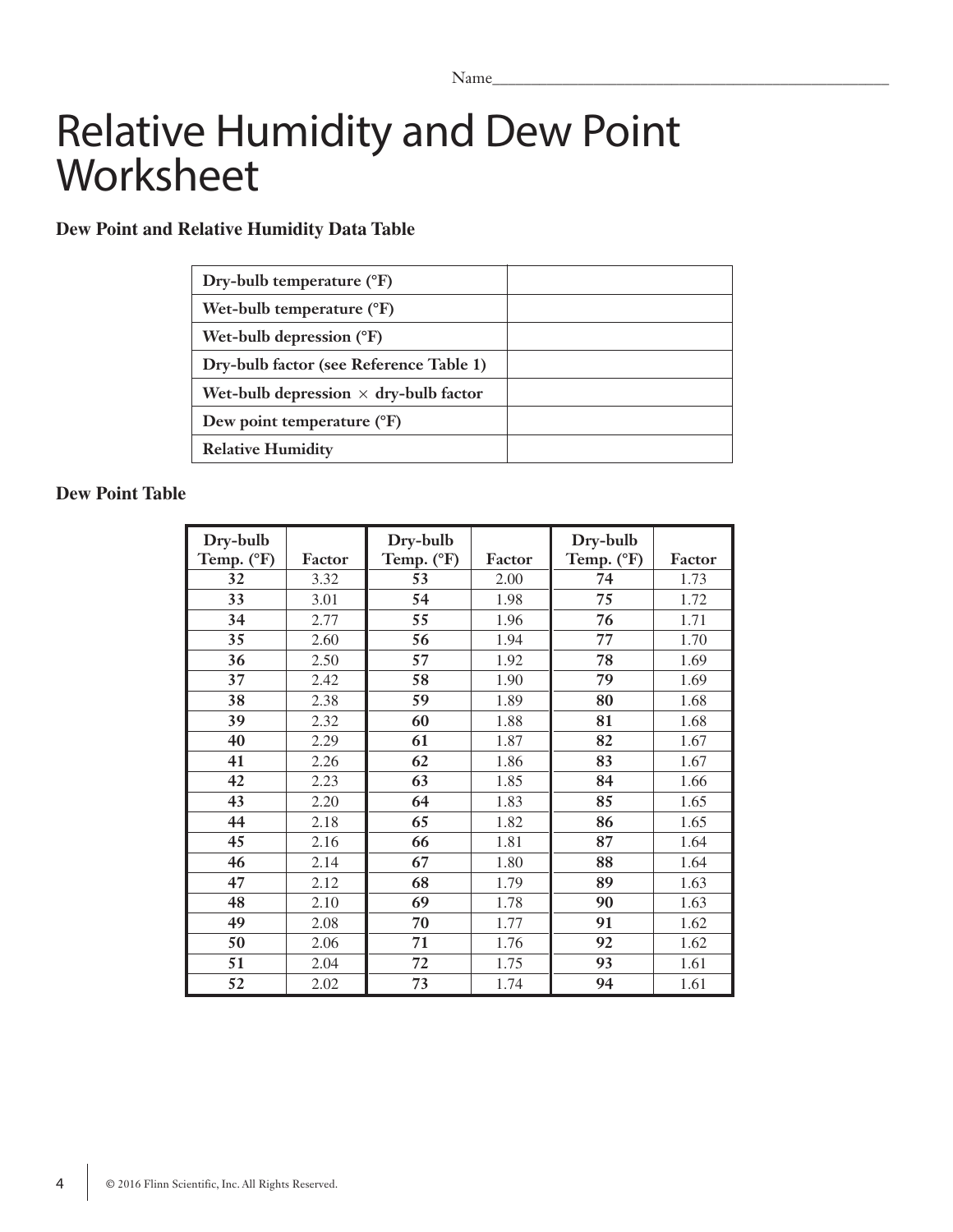## Relative Humidity and Dew Point Worksheet continued

### **Post-Lab Questions**

1. Convert the dry-bulb temperature and the dew point temperature from the Data Table from Fahrenheit to Celsius using Equation 1. Record these values in the Results Table.

```
Temperature °C = 5/9 × (Temperature °F – 32) Equation 1
```
2. Calculate the saturation vapor pressure by using Equation 2 (assuming standard atmospheric pressure). Record this value in the Results Table.

Saturation vapor pressure =  $6.11 \times 10^{[(7.5 \times dry-bulb \ttemperature °C)/(237.7 + dry bulb \ttemperature °C)]}$  *Equation 2* 

3. Calculate the actual vapor pressures using Equation 3 (assuming standard atmospheric pressure). Record these values in the results table.

Actual vapor pressure = 6.11  $\times$  10 <sup>[(7.5</sup>  $\times$  dew point temperature °C)/(237.7 + dew point temperature °C)] *Equation 3* 

4. The relative humidity values can then be calculated using Equation 4. Record this value in the Results Table.

Relative humidity (%) = (actual vapor pressure/saturation vapor pressure) × 100 *Equation 4*

### **Results Table: Relative Humidity Calculation**

| Dry-bulb temperature $(^{\circ}C)$    |                             |
|---------------------------------------|-----------------------------|
| Dew point temperature $(^{\circ}C)$   |                             |
| Saturation vapor pressure (millibars) |                             |
| Actual vapor pressure (millibars)     |                             |
| <b>Relative Humidity Value</b>        | $\mathcal{O}_{\mathcal{L}}$ |

5. Define *dew point*.

6. Define *relative humidity*.

7. Compare the relative humidity calculation to the measured relative humidity found using the sling psychrometer.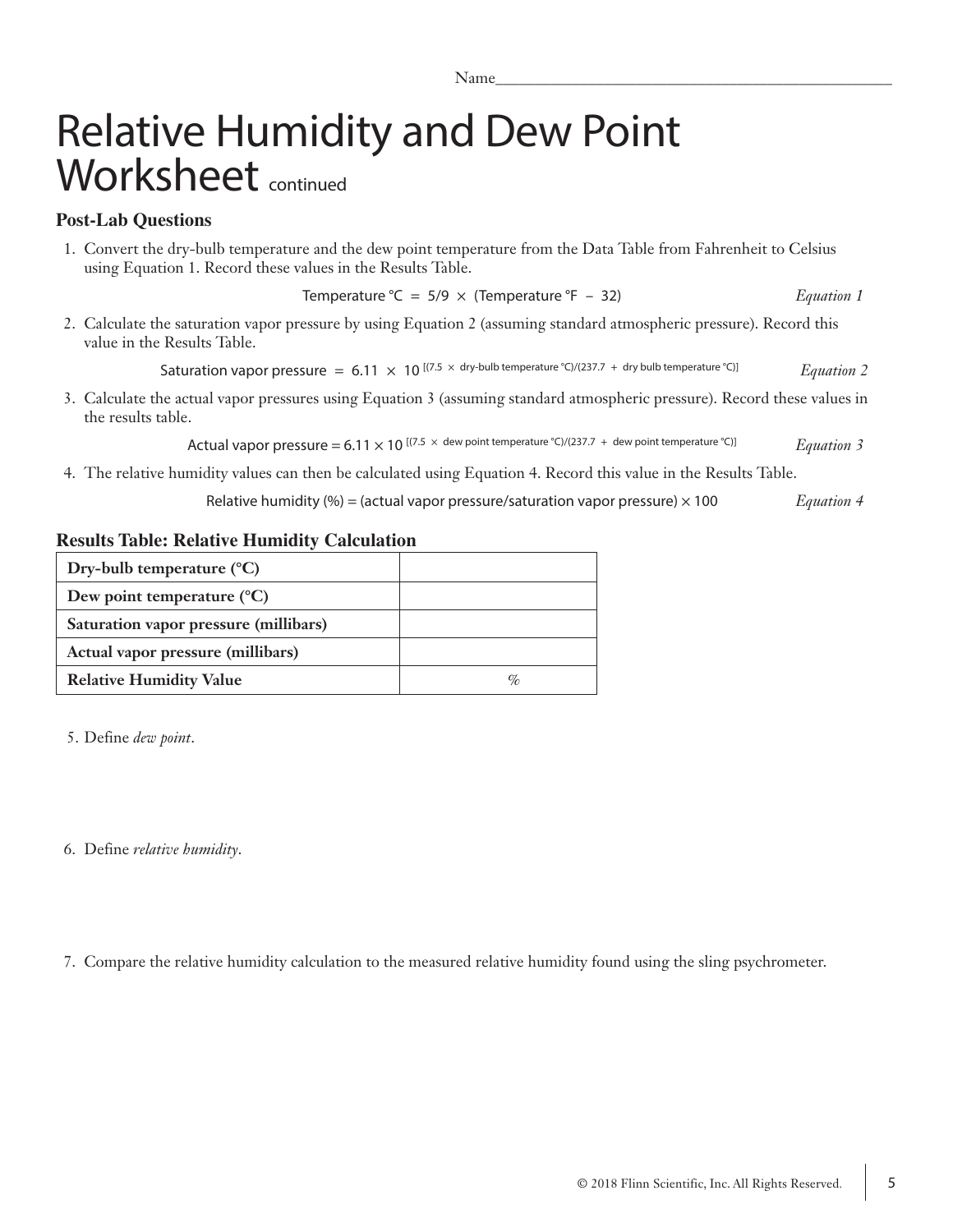# Relative Humidity Table

| Dry Bulb        | Difference between Dry Bulb and Wet Bulb (measured in degrees Fahrenheit) |                 |           |           |                 |             |                 |                 |                 |                |            |                          |                          |                               |                          |
|-----------------|---------------------------------------------------------------------------|-----------------|-----------|-----------|-----------------|-------------|-----------------|-----------------|-----------------|----------------|------------|--------------------------|--------------------------|-------------------------------|--------------------------|
| Temp. (°F)      | $1^{\circ}$                                                               | $2^{\circ}$     | $3^\circ$ | $4^\circ$ | $5^\circ$       | $6^{\circ}$ | $7^{\circ}$     | $8^{\circ}$     | $9^\circ$       | $10^{\circ}$   | $11^\circ$ | $12^{\circ}$             | $13^\circ$               | $14^{\circ}$                  | $15^{\circ}$             |
| $\overline{32}$ | 90                                                                        | $\overline{79}$ | 70        | 60        | 50              | 40          | $\overline{31}$ | $\overline{22}$ | $\overline{13}$ | $\overline{4}$ |            |                          | $\overline{\phantom{0}}$ |                               | $\overline{\phantom{0}}$ |
| 34              | 91                                                                        | 81              | 72        | 62        | 53              | 44          | 35              | 26              | 18              | 9              | 1          | $\overline{\phantom{0}}$ |                          | $\overbrace{\phantom{aaaaa}}$ | $\overline{\phantom{0}}$ |
| 36              | 91                                                                        | 82              | 74        | 65        | $\overline{56}$ | 48          | 39              | 31              | 22              | 14             | 6          |                          | $\overline{\phantom{0}}$ | $\overbrace{\phantom{12333}}$ | $\overline{\phantom{0}}$ |
| 38              | 92                                                                        | 83              | 75        | 67        | 59              | 51          | 43              | 35              | 27              | 19             | 11         | $\overline{4}$           | $\overline{\phantom{0}}$ |                               | $\overline{\phantom{0}}$ |
| 40              | 92                                                                        | 84              | 76        | 68        | 61              | 53          | 46              | 38              | 31              | 23             | 16         | 9                        | $\overline{2}$           |                               | $\overline{\phantom{0}}$ |
| 42              | 92                                                                        | 85              | 77        | 70        | 62              | 55          | 48              | 41              | 34              | 28             | 21         | 14                       | $\overline{7}$           |                               |                          |
| 44              | 93                                                                        | 85              | 78        | 71        | 64              | 57          | 50              | 44              | 37              | 31             | 24         | 18                       | 12                       | 5                             |                          |
| 46              | 93                                                                        | 86              | 79        | 72        | 65              | 59          | 52              | 46              | 40              | 34             | 28         | 22                       | 16                       | 10                            | $\overline{4}$           |
| 48              | 93                                                                        | 86              | 80        | 73        | 67              | 61          | 54              | 48              | 42              | 36             | 31         | 25                       | 19                       | 14                            | $\,$ 8 $\,$              |
| 50              | 93                                                                        | 87              | 81        | 74        | 68              | 62          | 56              | 50              | 45              | 39             | 33         | 28                       | 22                       | 17                            | 12                       |
| $\overline{52}$ | 94                                                                        | 87              | 81        | 75        | 69              | 63          | 58              | 52              | 47              | 41             | 36         | 31                       | 25                       | 20                            | 15                       |
| $\overline{54}$ | 94                                                                        | 88              | 82        | 76        | 70              | 65          | 59              | 54              | 49              | 43             | 38         | 33                       | 28                       | 23                            | 20                       |
| 56              | 94                                                                        | 88              | 83        | 77        | 71              | 66          | 61              | 56              | 51              | 45             | 40         | 36                       | 31                       | 26                            | 22                       |
| $\overline{58}$ | 94                                                                        | 89              | 83        | 78        | 72              | 67          | 62              | $\overline{57}$ | $\overline{52}$ | 47             | 42         | 38                       | 33                       | 29                            | 24                       |
| 60              | 94                                                                        | 89              | 84        | 78        | 73              | 68          | 63              | 58              | 54              | 49             | 44         | 40                       | 35                       | 34                            | 27                       |
| 62              | 95                                                                        | 89              | 84        | 79        | 74              | 69          | 64              | 60              | 55              | 51             | 46         | 42                       | 38                       | 33                            | 29                       |
| 64              | 95                                                                        | 90              | 84        | 79        | 74              | 70          | 65              | 60              | 56              | 51             | 47         | 43                       | 38                       | 34                            | 30                       |
| 66              | 95                                                                        | 90              | 85        | 80        | $\overline{75}$ | 71          | 66              | 61              | $\overline{57}$ | 53             | 48         | 44                       | 40                       | 36                            | 32                       |
| 68              | 95                                                                        | 90              | 85        | 80        | 76              | 71          | 67              | 62              | $\overline{58}$ | 54             | 50         | 46                       | 42                       | 38                            | 34                       |
| 70              | 95                                                                        | 90              | 86        | 81        | 77              | 72          | 68              | 64              | 59              | 55             | 51         | 48                       | 44                       | 40                            | 36                       |
| 72              | 95                                                                        | 91              | 86        | 82        | 77              | 73          | 69              | 65              | 61              | 57             | 53         | 49                       | 45                       | 42                            | 38                       |
| $\overline{74}$ | 95                                                                        | 91              | 86        | 82        | 78              | 74          | 69              | 65              | 61              | 58             | 54         | 50                       | 47                       | 43                            | 39                       |
| 76              | 96                                                                        | 91              | 87        | 82        | 78              | 74          | 70              | 66              | 62              | 59             | 55         | 51                       | 48                       | 44                            | 41                       |
| 78              | 96                                                                        | 91              | 87        | 83        | 79              | 75          | 71              | 67              | 63              | 60             | 56         | 53                       | 49                       | 46                            | 43                       |
| 80              | 96                                                                        | 91              | 87        | 83        | 79              | 75          | 72              | 68              | 64              | 61             | 57         | 54                       | 50                       | 47                            | 44                       |
| 82              | 96                                                                        | 92              | 88        | 84        | 80              | 76          | 72              | 69              | 65              | 61             | 58         | 55                       | 51                       | 48                            | 45                       |
| 84              | 96                                                                        | 92              | 88        | 84        | 80              | 76          | 73              | 69              | 66              | 62             | 59         | 56                       | 52                       | 49                            | 46                       |
| 86              | 96                                                                        | 92              | 88        | 84        | 81              | 77          | 73              | 70              | 66              | 63             | 60         | 57                       | 53                       | 50                            | 47                       |
| 88              | 96                                                                        | 92              | 88        | 85        | 81              | 77          | 74              | 70              | 67              | 64             | 61         | 57                       | 54                       | 51                            | 48                       |
| 90              | 96                                                                        | 92              | 89        | 85        | 81              | 78          | 74              | 71              | 68              | 65             | 61         | 58                       | 55                       | 52                            | 49                       |
| 92              | 96                                                                        | 92              | 89        | 85        | 82              | 78          | 75              | 72              | 68              | 65             | 62         | 59                       | 56                       | 53                            | 50                       |
| 94              | 96                                                                        | 93              | 89        | 85        | 82              | 79          | 75              | 72              | 69              | 66             | 63         | 60                       | 57                       | 54                            | 51                       |